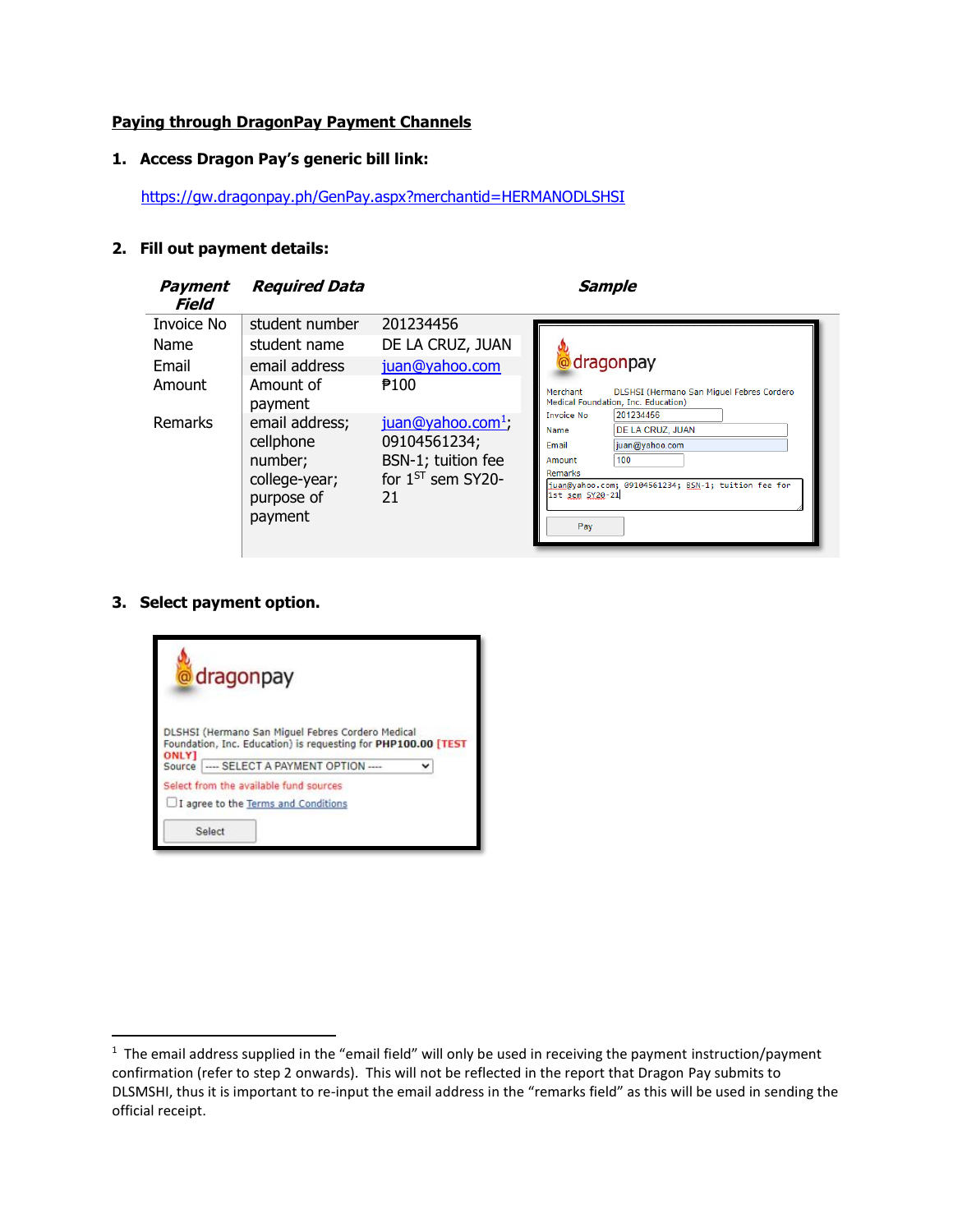**4. Click "Send Instructions via Email" and wait for the email instruction from Dragon Pay.**



**5. Click the payment instruction link from the email.**



l

- **6. Perform the necessary steps to successfully process the payment through the previously selected payment option<sup>2</sup> .**
- **7. After processing, student will receive payment confirmation from Dragonpay.**

**Important Note: Students don't need to send email asking for official receipts. FCD Cash Services will send a copy of the official receipt to the email address indicated in the "remarks field of step 2" within 2 to 3 working days after the payment channel's processing date.**

<sup>&</sup>lt;sup>2</sup> Some payment option require validation. Please refer to Dragon Pay Payment Facilities for list of payment channels that require validation.